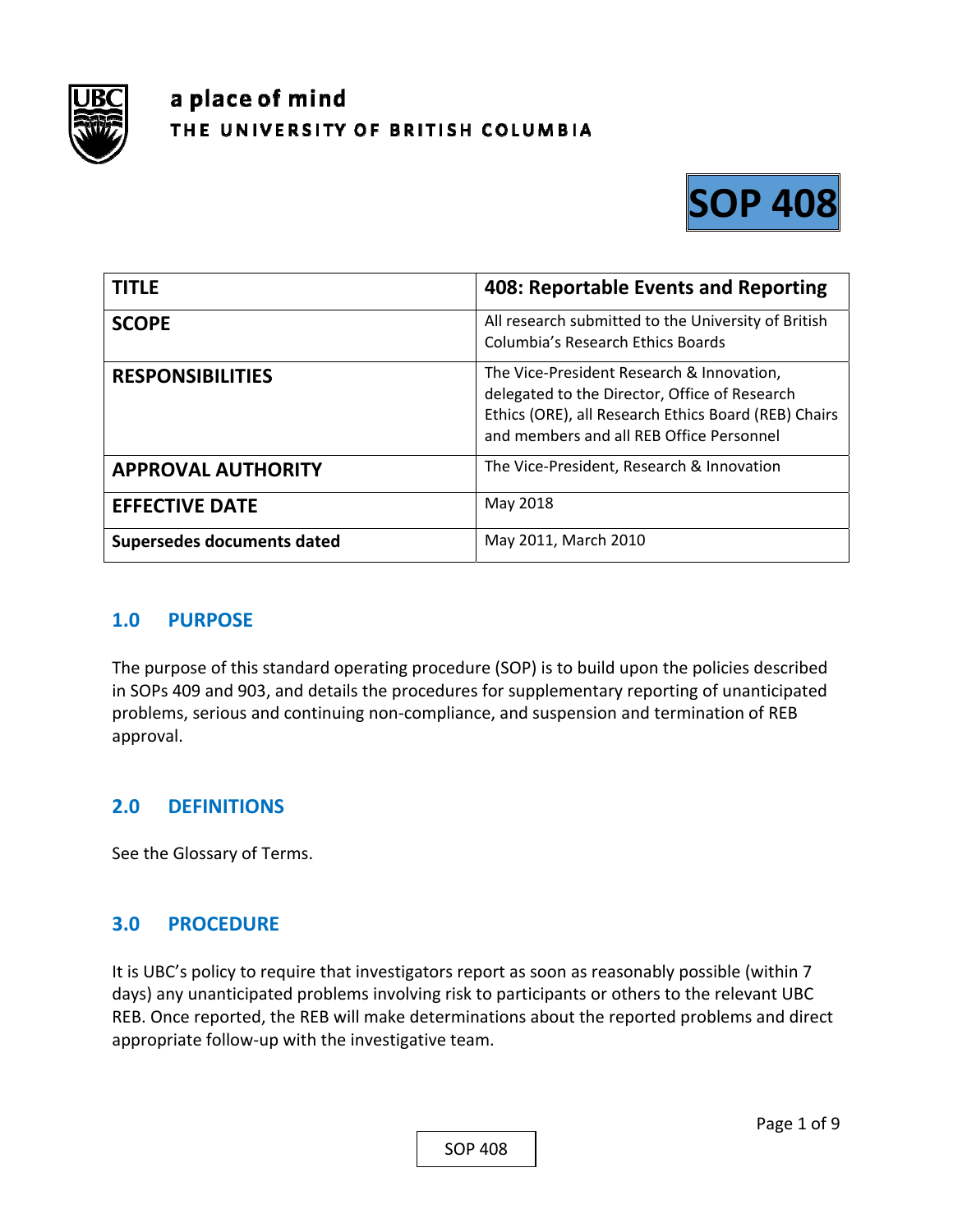The REB then has the responsibility to promptly report the unanticipated problems or instances of serious or continuing non‐compliance, with the resulting determinations (including suspension or termination of REB approval) to all appropriate study contacts (including the study Sponsor/Contract Research Organization (CRO) and institutional officials, when appropriate), and the appropriate government agencies (OHRP, FDA) when applicable<sup>1</sup>.

#### **3.1 Reportable Events**

- **3.1.1** The Researcher is responsible for submitting reportable events that meet the UBC REB's reporting criteria<sup>2</sup>;
- **3.1.2 Local Adverse Events:** The Researcher must report the following to the REB **as soon as reasonably possible**, but in any case, within seven (7) days of their occurrence using the Request for Acknowledgement Form via the RISe system:
	- Any local adverse event that in the opinion of the Researcher meets the definition of an unanticipated problem,
	- The completed sponsor's serious adverse event (SAE) form (if applicable) must be appended to the reportable event form,
	- All reports submitted to the REB must have all research participant identifiers removed (i.e., participant research number only,
	- The sponsor's SAE report (if applicable) must be signed by the Researcher or medical designee,
	- Once a local SAE is acknowledged by the REB, subsequent important follow-up reports related to the SAE should be submitted when available, as SAE update(s). The sponsor's follow‐up reporting form(s) signed by the Researcher or medical designee must be appended to the updated reportable event. All initial and subsequent follow-up reports will be retained with the reportable event.

If an Investigator determines that an adverse event is not an unanticipated problem, but the sponsor subsequently determines that it is, the Investigator must report this determination to the REB as soon as reasonably possible after the Investigator becomes aware of the sponsor's determination;

**3.1.3 Non‐Local (External) Adverse Events:** In general, Investigators and REBs are not appropriately situated to assess the significance of individual external adverse events. For multi-centre studies, the sponsor and/or data and safety monitoring committee is in a better position to process and analyze adverse event information for the entire study and to determine whether an event is both "unanticipated" and a "problem" for the study. Accordingly, UBCs investigators may rely upon the sponsor's assessment and provide to the REB a **periodic safety update report** prepared by the sponsor. The format used for annual safety reports is acceptable.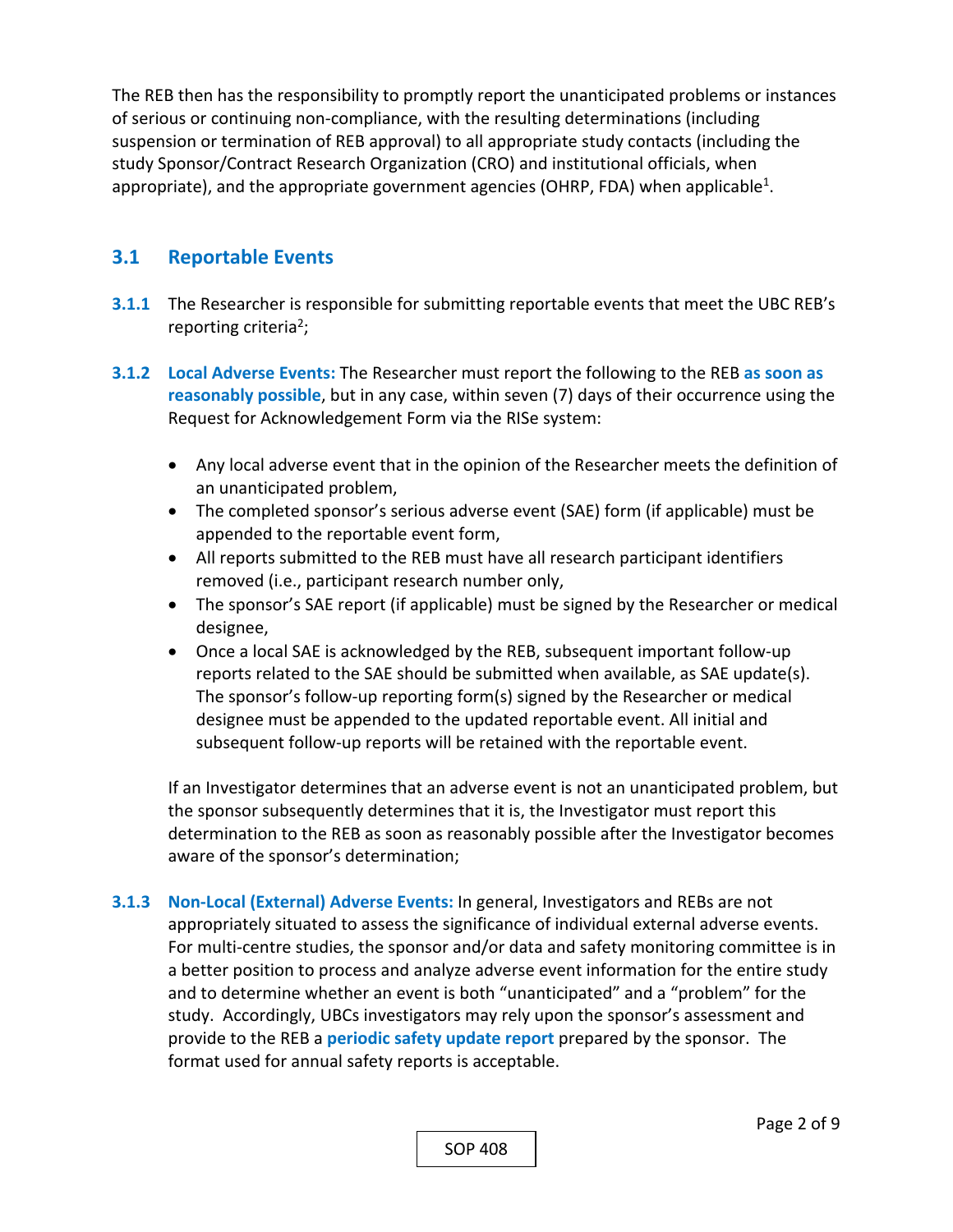Single isolated external adverse events rarely meet the requirements for reporting to REBs. Individual **external** adverse events should only be reported when a determination has been made that the event meets all of the criteria for an unanticipated problem.

Upon receipt of an external adverse event (EAE) or a periodic safety update or safety summary report, the Researcher must determine if it meets the REB reporting criteria:

- Non-local adverse event reports are reportable to the REB, if in the opinion of the Researcher, it meets the definition of an unanticipated problem AND requires a change to the research and/or informed consent form and/or requires immediate notification to participants for safety reasons,
- Individual isolated EAEs should only be reported to the REB if they are unanticipated problems and the report includes **all** of the following information:
	- o The description of the serious and unexpected event(s),
	- o All previous safety reports concerning similar adverse events,
	- $\circ$  An analysis of the significance of the current adverse event(s) in light of the previous reports, **and**
	- o The proposed research changes, informed consent form changes or other corrective actions to be taken by the sponsor in response to the event(s),
- Reports not meeting these requirements will be returned to the submitter with a description of the UBC REB reporting requirements,
- The individual AE reports or periodic safety updates or safety summary reports that meet the reporting criteria must be submitted to the REB as soon as reasonably possible after the receipts of the report or notice of the event by the Investigator;

#### **3.1.4 New Information and Unanticipated Problems that are not Adverse Events and Other Events or Findings:**

Regardless of whether a research project is biomedical in nature or behavioural, all UBC researchers must promptly notify the applicable REB of any information about a study that could affect the rights, safety and well‐being of research participants. In general, only those incidents, experiences or outcomes that require a change to the study procedures, study documents and/or require notifying the research participants should be reported to the REB.

Notification to the applicable REB of events resulting in increased or different risks must be made **as soon as reasonably possible** following the occurrence of the event.

Notification and approval of changes to the research study must be made prior to the changes being implemented, unless it is a change to a protocol taken without prior REB review to eliminate an apparent immediate hazard to a research participant (or a minor logistical change such as a change in monitor or telephone contact number), in which case notification shall be made as soon as reasonably possible after the change has been made.

SOP 408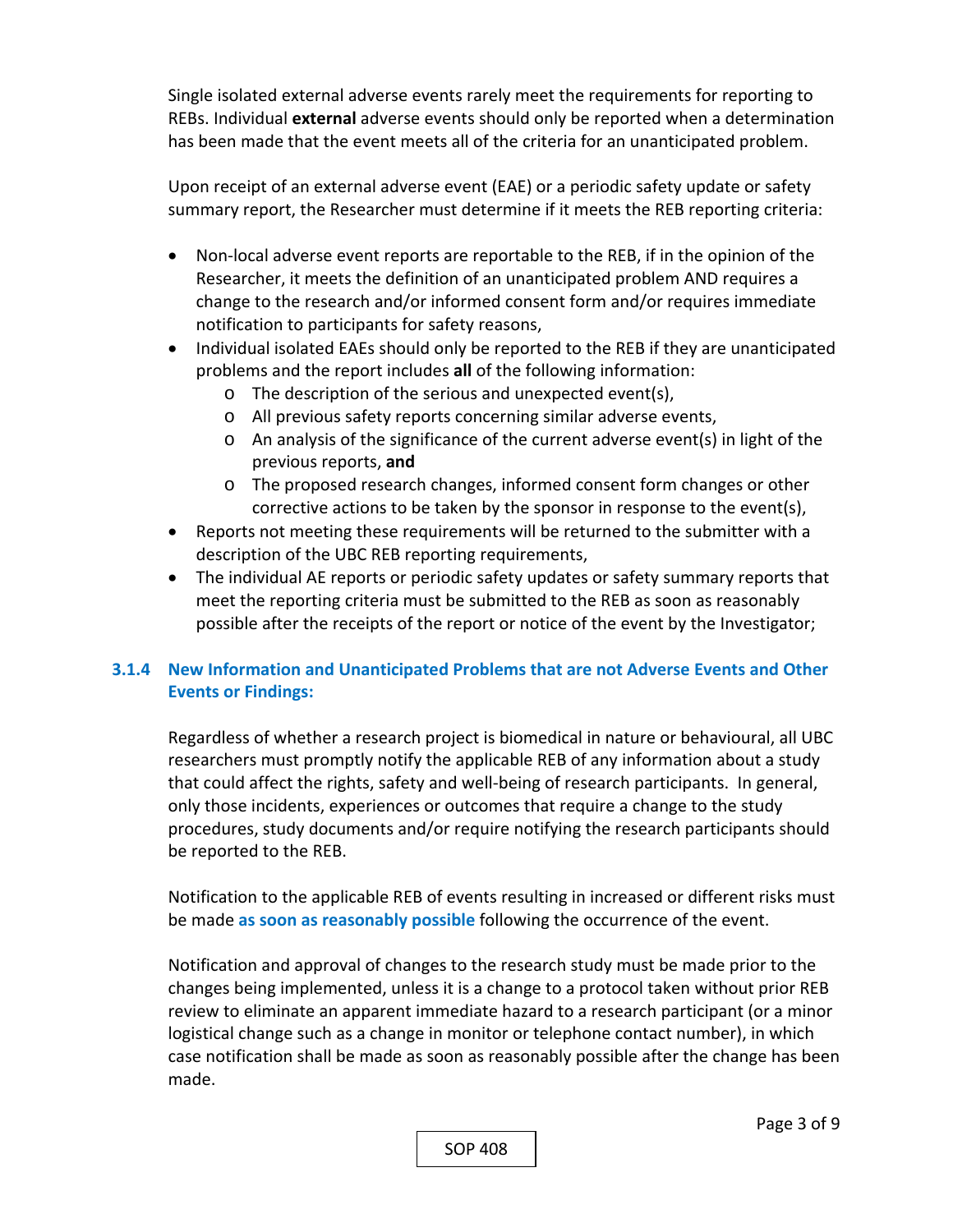Notification to the applicable REB of new information that might adversely affect the safety or well‐being of the study participants or the conduct of the study must be made as soon as reasonably possible after the Investigator becomes aware of such information.

- **3.1.5 Other Reportable Events:** The researcher is responsible for reporting to the REB other events or findings, such as:
	- Any new information (e.g., sponsor's safety notice or action letter) that would cause the sponsor to modify the Investigator's Brochure, the research or the consent form, or would prompt other action by the REB to ensure protection of research participants,
	- Any changes to the risks or potential benefits of the research, such as:
		- o An interim analysis indicates that participants have a lower rate of response to treatment than initially expected,
		- o Safety monitoring indicates that a particular side effect is more severe, or more frequent than initially expected,
		- o Information is published from another research project that shows that an arm of the research is of no therapeutic value,
	- A change in Health Canada or FDA safety labeling or withdrawal from marketing of a drug, device, health product, genetic therapy or biologic used in research,
	- The Researcher is also responsible for submitting to the REB other types of reportable events, such as:
		- o DSMB reports,
		- o Interim analysis results,
		- o Any unanticipated problems or other events that could significantly impact the overall conduct of the research or alter the REB's approval or favorable opinion to continue the research,
		- o Studies which are on hold, or have been re‐activated after being on hold,
	- A change to the research that was initiated without prior REB review to eliminate an apparent immediate hazard to a research participant,
	- Any unanticipated problems or other events that could significantly impact the conduct of the research at the site (e.g., concerns of non‐compliance),
	- Other reportable events must be submitted to the REB as soon as reasonably possible;
- **3.1.6 Deviations to Previously Approved Research:** The Researcher must report to the REB any deviations that meet the following reporting criteria<sup>3</sup>:
	- Deviations that in the opinion of the Researcher jeopardize the safety of research participants, or that jeopardize the research efficacy or data integrity,
	- Any sponsor-approved waivers to the participant eligibility criteria,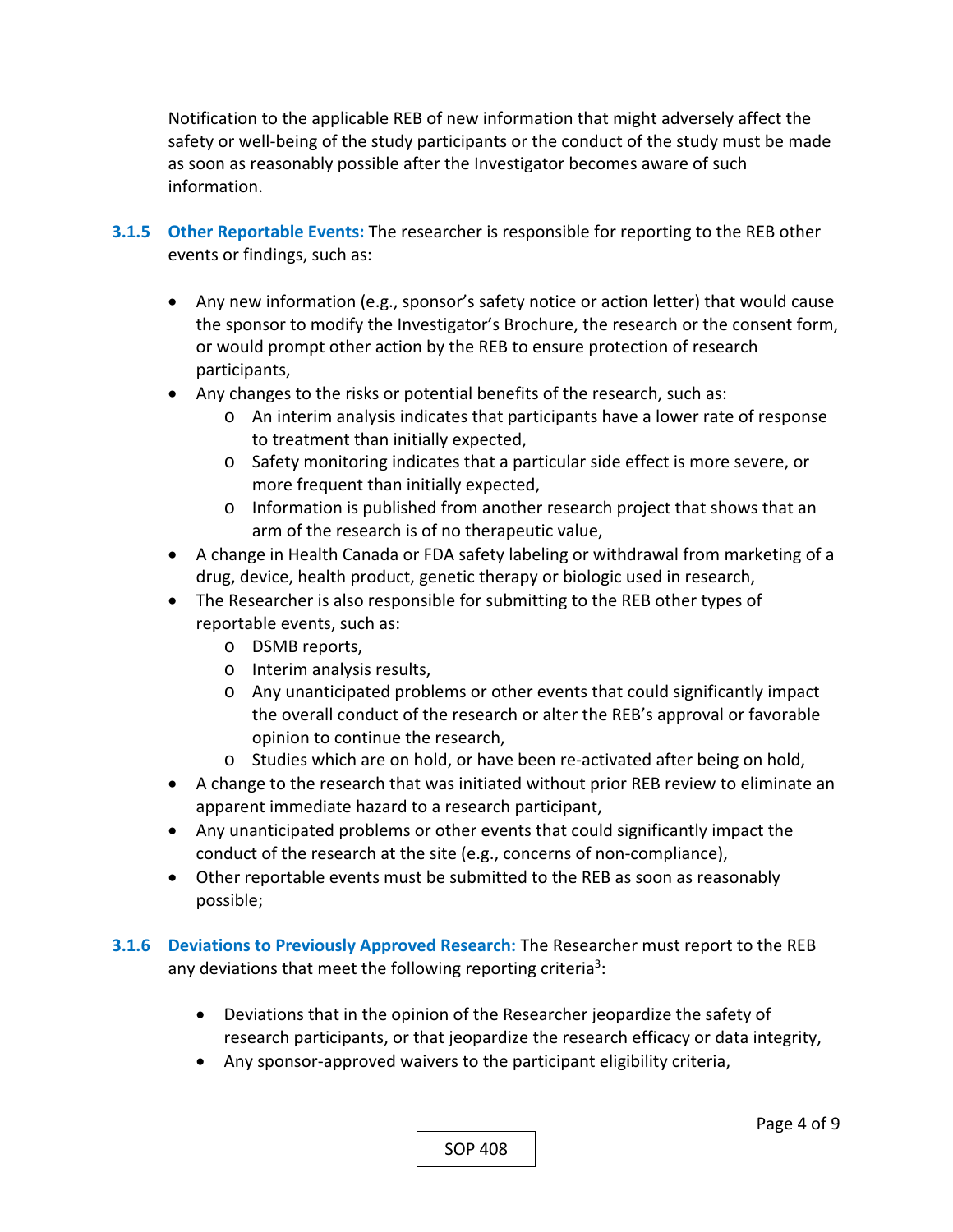- Enrolment of participants outside protocol inclusion/exclusion criteria not agreed to by the sponsor,
- Any change in the approved process for obtaining consent (e.g., improper translation, current ICF not implemented),
- Medication/intervention errors (i.e. incorrect drug/intervention, incorrect dosage of the drug),
- Inadvertent deviation in specific research intervention procedures or timing of the research intervention,
- Breach of confidentiality or privacy without a need to know, or by data exposure (computer security breach, documents left unsecured),
- Any deviations that lead to an SAE,

The Researcher should not implement any deviation from, or changes to, the protocol without prior REB approval, except where necessary to eliminate an immediate hazard(s) to participants, or when the change(s) involves only logistical or administrative aspects of the trials (e.g. change in monitor(s), change of telephone number(s)).

Should a Researcher implement a deviation from, or a change to, the protocol to eliminate an immediate hazard(s) to participants without prior REB approval, he/she should submit, as soon as reasonably possible thereafter, a report notifying the REB of the implemented deviation or change, the reasons for it, and, if appropriate, an accompanying proposed protocol amendment(s) for review and approval, using the Request for Acknowledgement form.

Deviations from or changes to the protocol to eliminate immediate hazards to the study participants must be reported to the REB within 7 (seven) days of their discovery. All other deviations must be reported to the applicable REB within 15 (fifteen) days of their discovery. Protocol deviation reports must be completed and signed by the Principal Investigator/designated representative for the study concerned. The report must include at least the following content:

- A description of the deviation that occurred with an explanation of the circumstances that lead to the deviation and the resulting problem,
- An explanation as to whether or not the deviation compromised the scientific integrity of the study,
- An explanation of whether or not the deviation increased the risk or the possibility of risk for the research participant,
- A description of steps taken or that will be taken to correct / address the problem resulting from the deviation, and
- A plan for ensuring that a similar deviation does not occur in the future.

## **3.2 Reporting Procedures**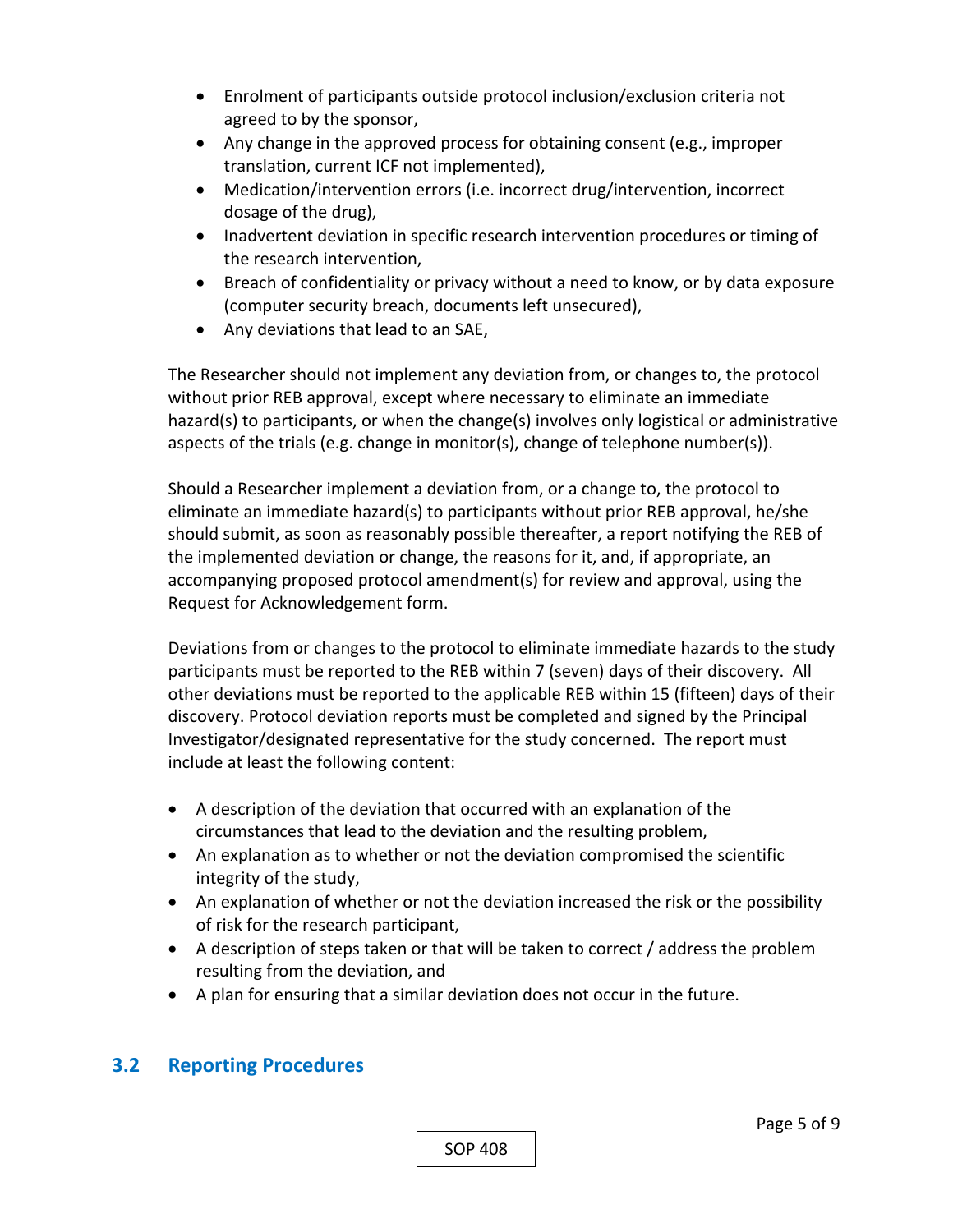- **3.2.1** The REB has the responsibility to report, as soon as reasonably possible, to the Director, Office of Research Ethics (ORE) concerns with regard to research studies in which any of the following have been identified:
	- Unanticipated problems involving risk to participants or others,
	- Serious or continuing non-compliance,
	- Suspension or termination of approved research by the REB;
- **3.2.2** The Director, Office of Research Ethics will be responsible for promptly notifying external agencies through the completion of incident reports, based on jurisdiction as follows:
	- The Office of Human Research Protections (OHRP) if the research is conducted, funded, or overseen by the Department of Health and Human Services (DHHS),
	- The U.S. Food and Drug Administration (FDA) if the research is regulated by the FDA,
	- Health Canada,
	- Other agencies that are signatories to the Common Rule, if the research is conducted, funded, or overseen by DHHS.

## **3.3 Unanticipated Problems Involving Risk to Participants or Others**

- **3.3.1**  REB determinations of unanticipated problems involving risk to participants or others in accordance with section 3.1 of this SOP will be reported to the following entities within 15 days of the REB's determination:
	- Principal Investigator (PI),
	- Department Head (or equivalent),
	- Dean or Unit Director, if appropriate,
	- Vice-President, Research & Innovation,
	- OHRP (incident report),
	- FDA, if applicable,
		- o When research is FDA regulated: The REB requires that the PI reports Unanticipated Problems involving risk to participants or others to the Sponsor (as applicable), who must report to the FDA. If the PI is also the Sponsor, then REB requires that the Sponsor‐investigator report to the FDA. Regardless of whether such reporting has occurred as indicated by the PI for initial determination or resolution, the REB will report to the  $FDA<sup>4</sup>$ ,
	- Sponsor, if appropriate,
	- Other administrative personnel as appropriate;
- **3.3.2**  The following information should be included within the incident report:
	- Name of the Institution (e.g., university, hospital, foundation, school, etc.) conducting the research,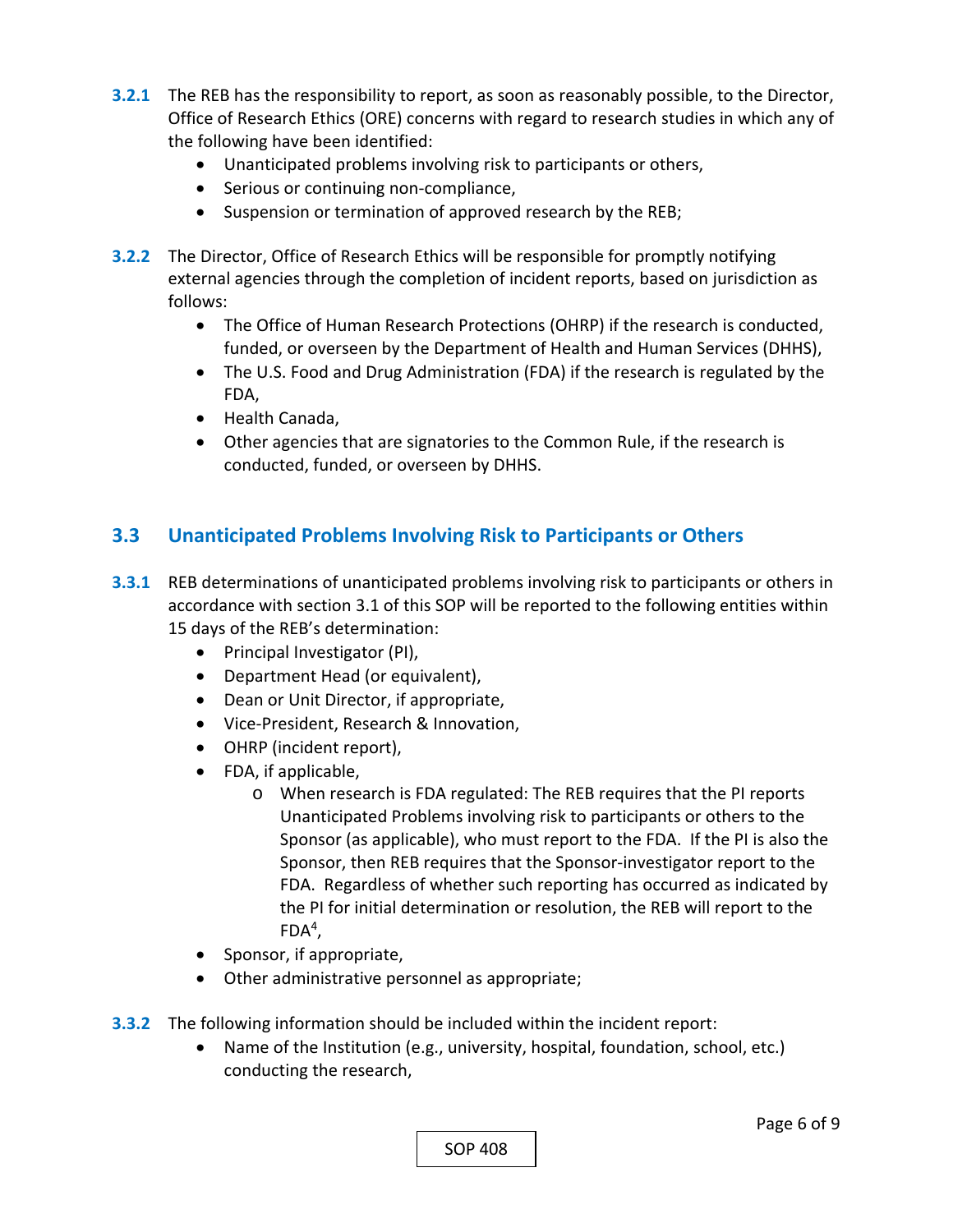- Title of the research project and/or grant proposal in which the problem occurred,
- Name of the Principal Investigator on the protocol,
- Number of the research project assigned by the REB and the number of any applicable federal award(s) (grant, contract, or cooperative agreement),
- A detailed description of the problem,
- Actions the Institution is taking or plans to take to address the problem (e.g., revise the protocol, suspend participant enrollment, terminate the research, revise the informed consent document, inform enrolled participants, increase monitoring of participants, etc.);
- **3.3.3**  The Director, Office of Research Ethics, in consultation with the REB Chair, approves the incident report which the Director, Office of Research Ethics sends through the office of the Vice‐President, Research & Innovation to the appropriate federal agency(ies) and copied to the PI and the Chair of the applicable REB.

# **3.4 Serious or Continuing Non‐Compliance**

- **3.4.1** REB determinations of serious or continuing non-compliance in accordance with SOP 903 will be reported to the following entities within 15 days of the REB's determination<sup>5</sup>:
	- Principal Investigator,
	- Person(s) involved in the non-compliance,
	- Department Head (or equivalent),
	- Dean or Unit Director, if appropriate,
	- Vice-President, Research & Innovation,
	- OHRP (incident report),
	- FDA, if applicable,
	- Sponsor, if appropriate,
	- Other administrative personnel as appropriate,
	- Person raising the allegation (if the identity of the person is known and the feedback deemed appropriate);
- **3.4.2**  The following information should be included within the incident report:
	- Name of the Institution (e.g., university, hospital, foundation, school, etc.) conducting the research,
	- Title of the research project and/or grant proposal in which the non-compliance occurred,
	- Name of the Principal Investigator on the protocol,
	- Number of the research project assigned by the REB and the number of any applicable federal award(s) (grant, contract, or cooperative agreement),
	- A detailed description of the non-compliance, and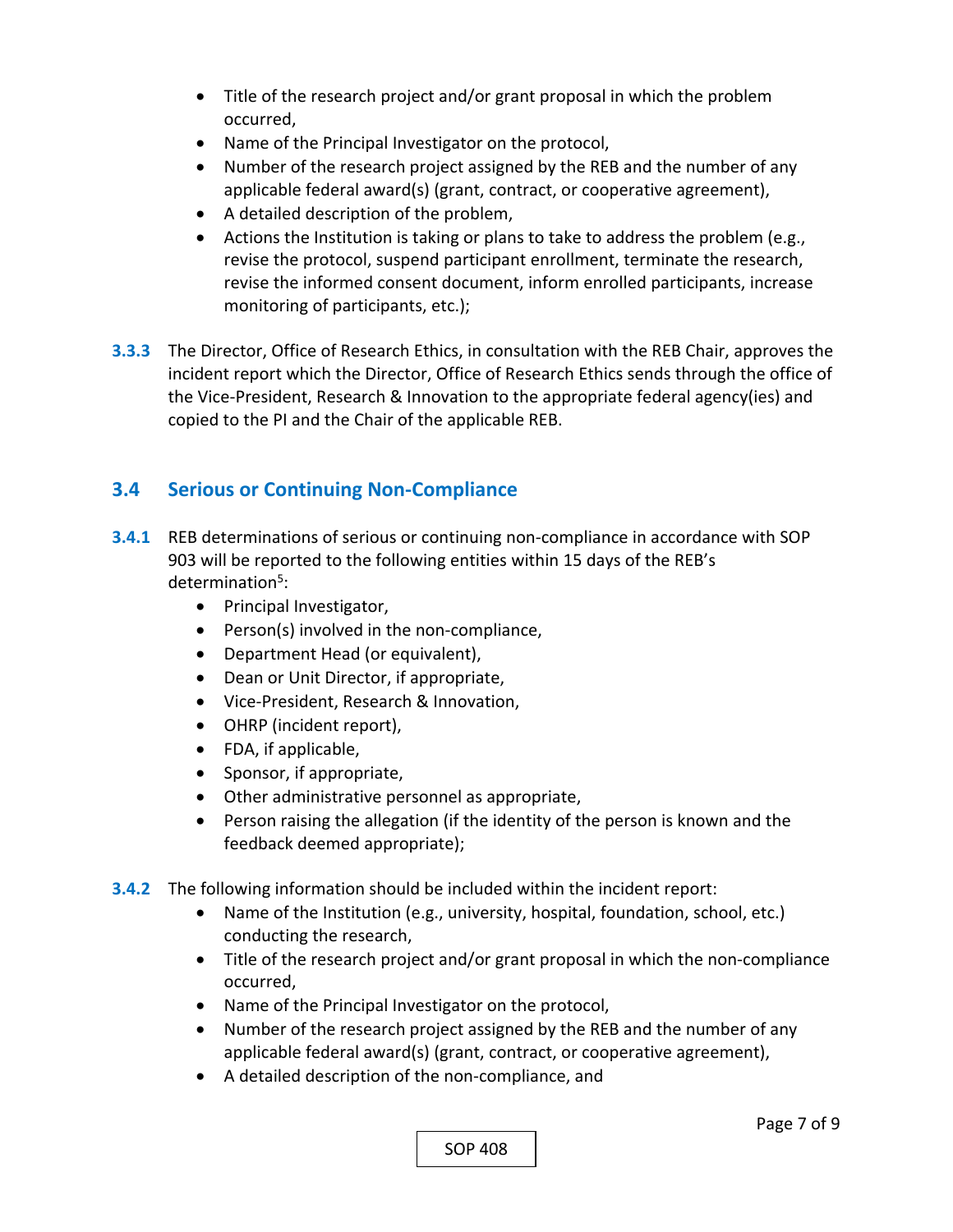- Actions the Institution is taking or plans to take to address the non-compliance (e.g., educate the Investigator, educate all research staff, suspend the protocol, suspend the Investigator, conduct random audits of the Investigator or all investigators, etc.);
- **3.4.3**  The Director, Office of Research Ethics, in consultation with the REB Chair, approves the incident report which the Director, Office of Research Ethics sends through the office of the Vice‐President, Research & Innovation to the appropriate federal agency(ies), and copied to the PI and the Chair of the applicable REB.

## **3.5 Suspension or Termination of Approved Research by the REB**

- **3.5.1**  REB decisions to suspend research in accordance with SOP 407 will be reported to the following entities within 15 days of the REB's determination:
	- Principal Investigator,
	- Department Head (or equivalent),
	- Dean or Unit Director, if appropriate,
	- Vice-President, Research & Innovation,
	- OHRP (incident report),
	- FDA, if applicable,
	- Sponsor, if appropriate,
	- Other administrative personnel as appropriate,
- **3.5.2**  The following information should be included within the incident report:
	- Name of the Institution (e.g., university, hospital, foundation, school, etc.) conducting the research,
	- Title of the research project and/or grant proposal that was suspended or terminated,
	- Name of the Principal Investigator on the protocol,
	- Number of the research project assigned by the REB that was suspended or terminated and the number of any applicable federal award(s) (grant, contract, or cooperative agreement),
	- A detailed description of the reason for the suspension or termination, and
	- Actions the Institution is taking or plans to take to address the suspension or termination (e.g., investigate alleged noncompliance, educate the investigator, educate all research staff, require monitoring of the investigator or the research project, etc.);
- **3.5.3**  The Director, Office of Research Ethics, in consultation with the REB Chair, approves the incident report which the Director, Office of Research Ethics sends through the office of the Vice‐President, Research & Innovation to the appropriate federal agency(ies), and copied to the PI and the Chair of the applicable REB.